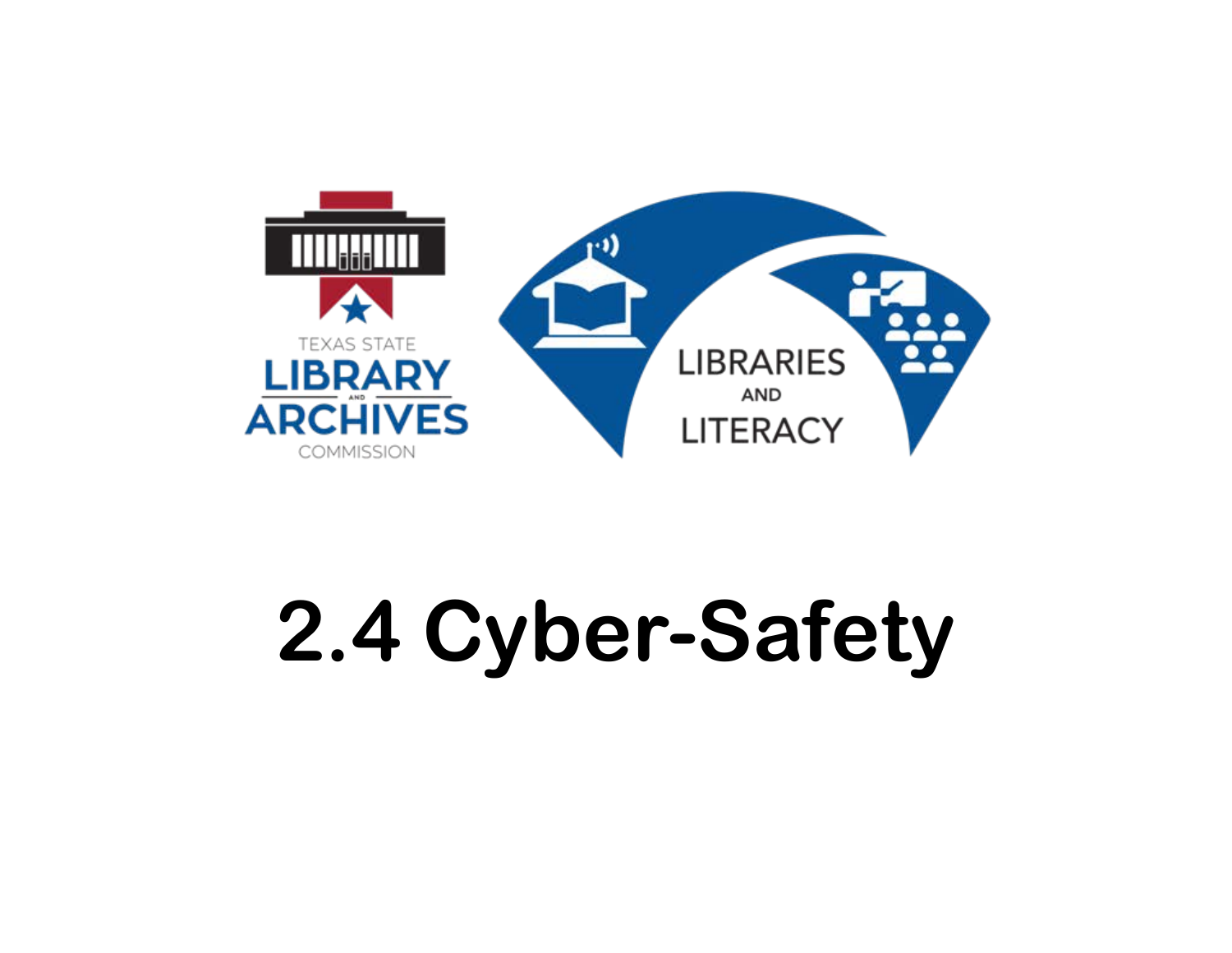The Internet is a global network of networks with billions of connected computers.



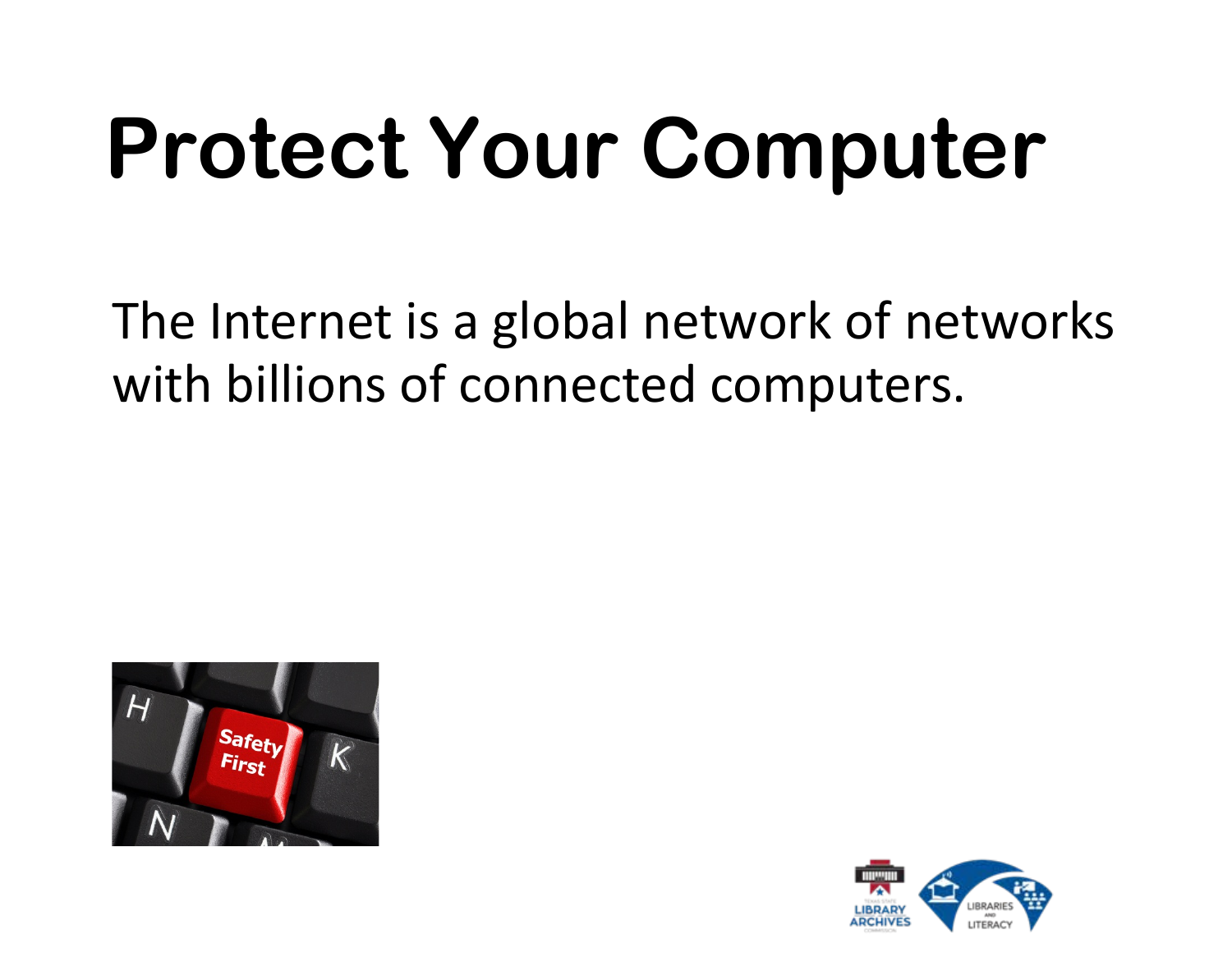Unfortunately, not all of those computers are used by honest, law abiding citizens.



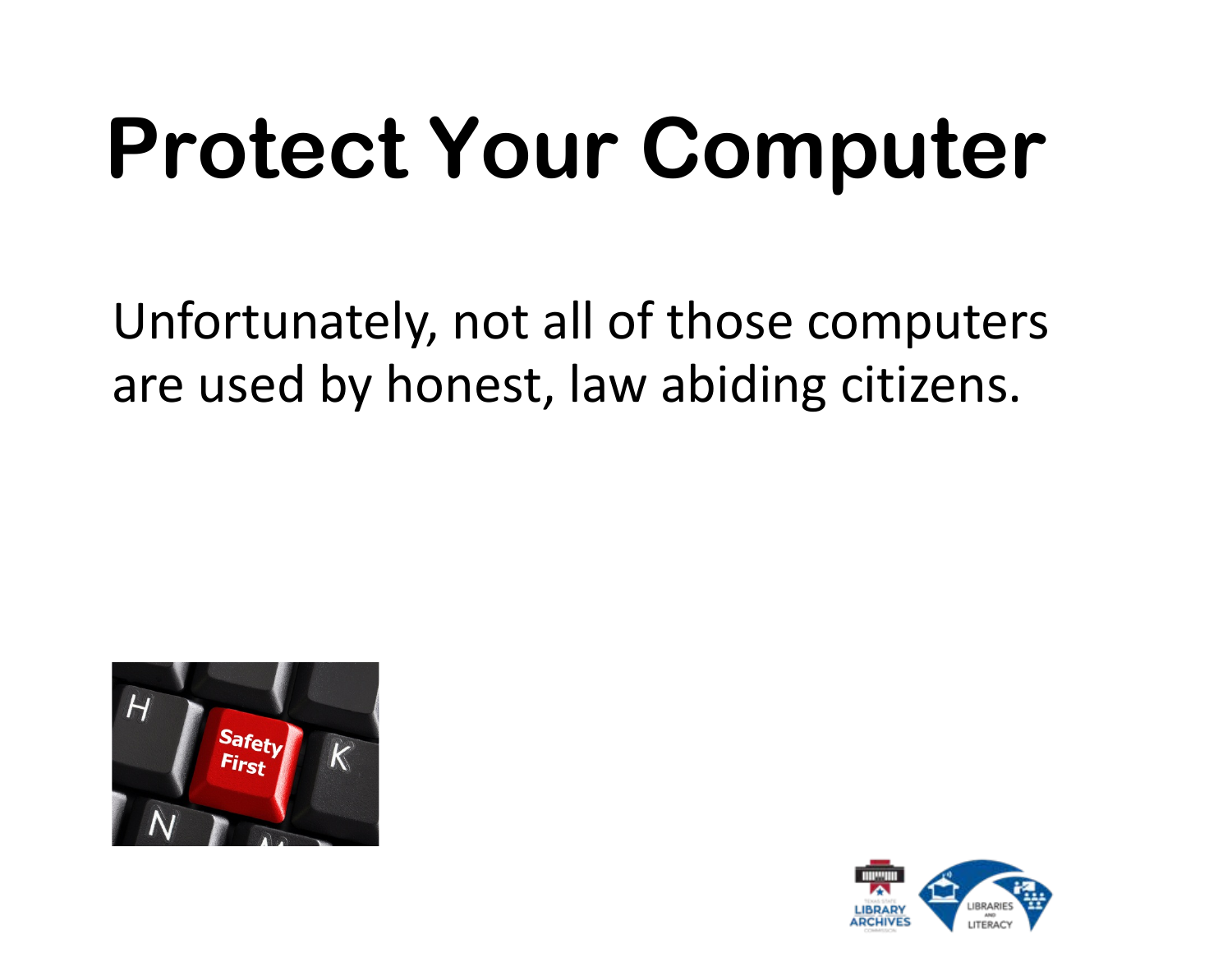

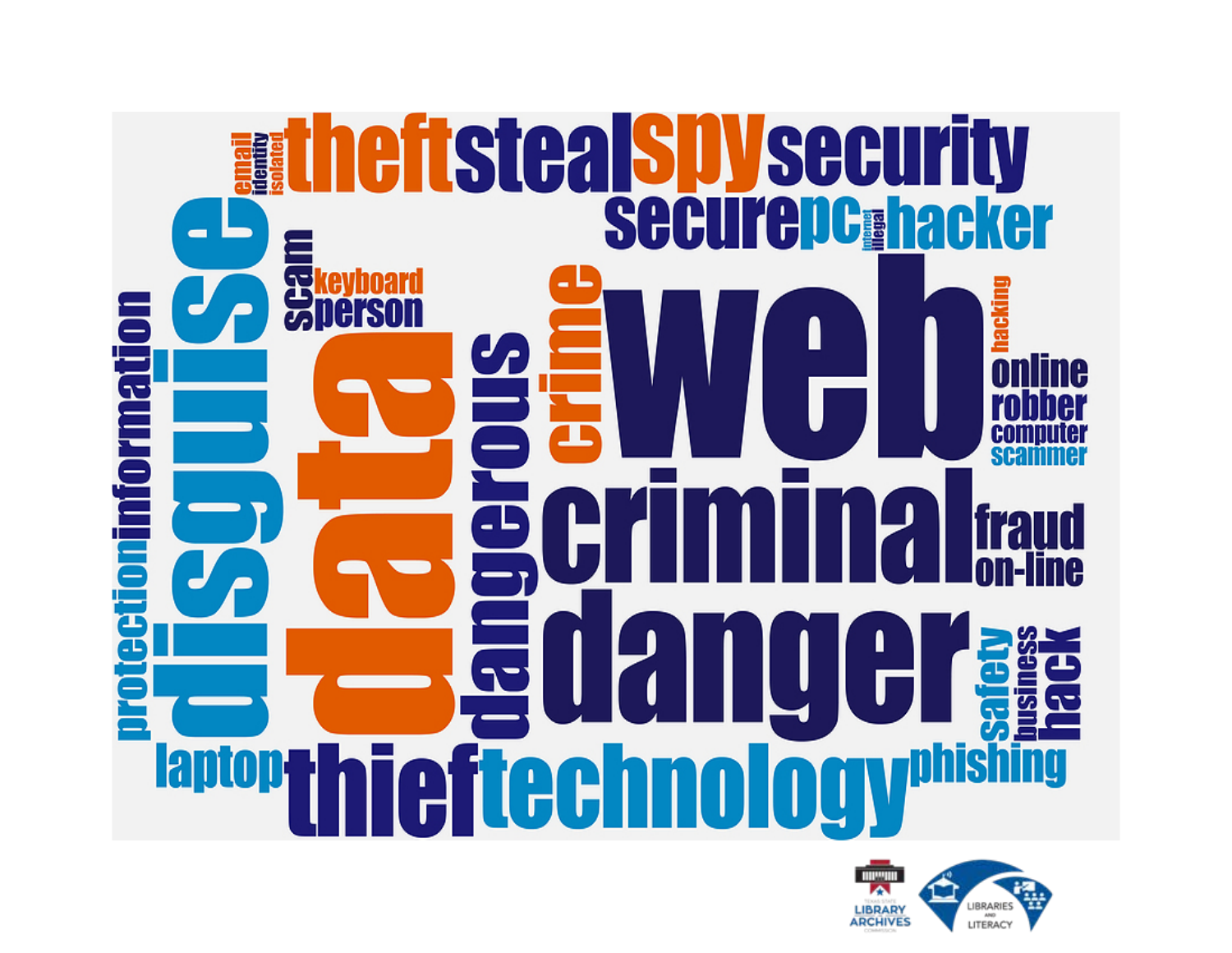Protect your PC from external threats by installing antivirus software and updating and running it on a regular basis.

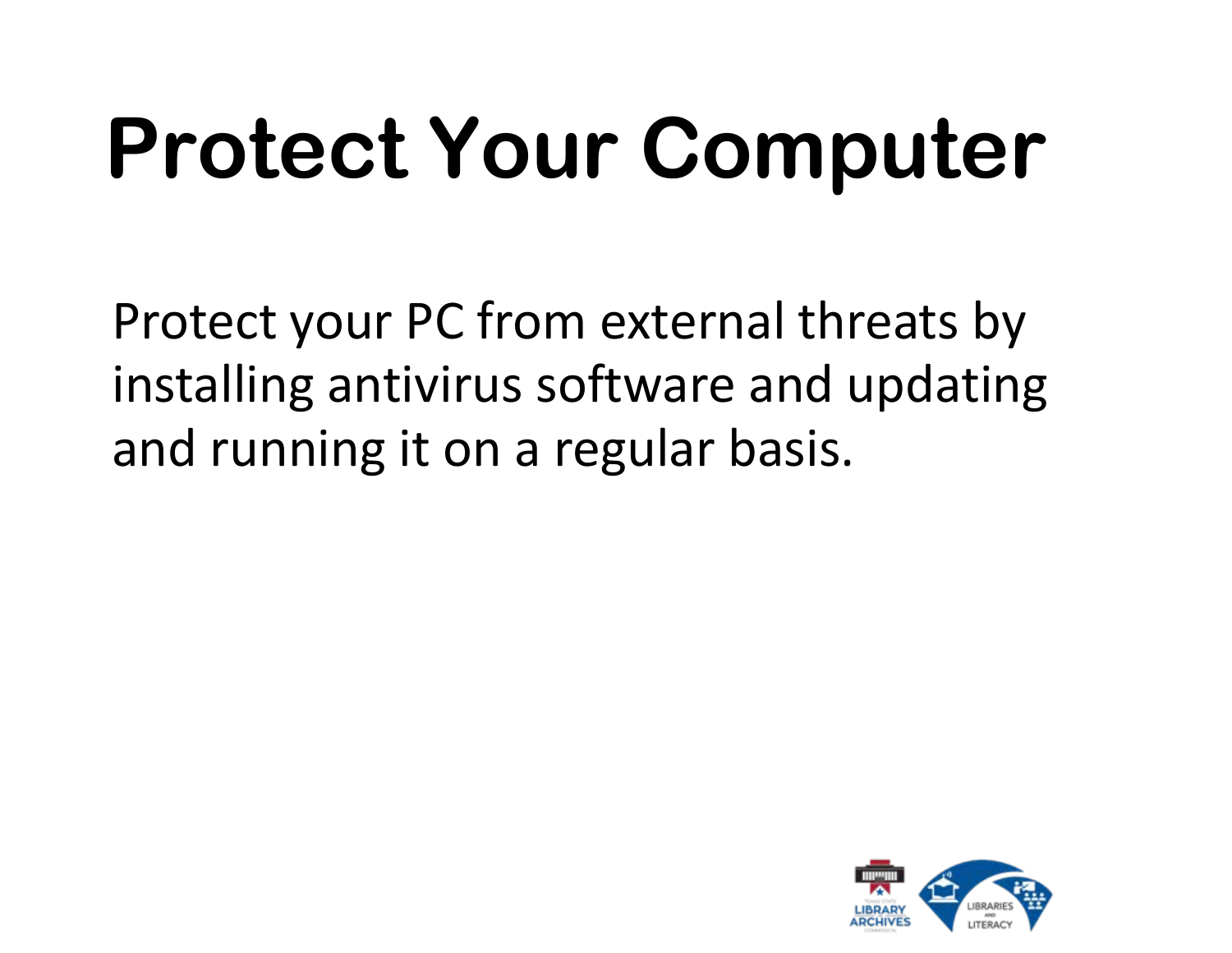There are many vendors who produce antivirus software, and deciding which one to choose can be confusing.

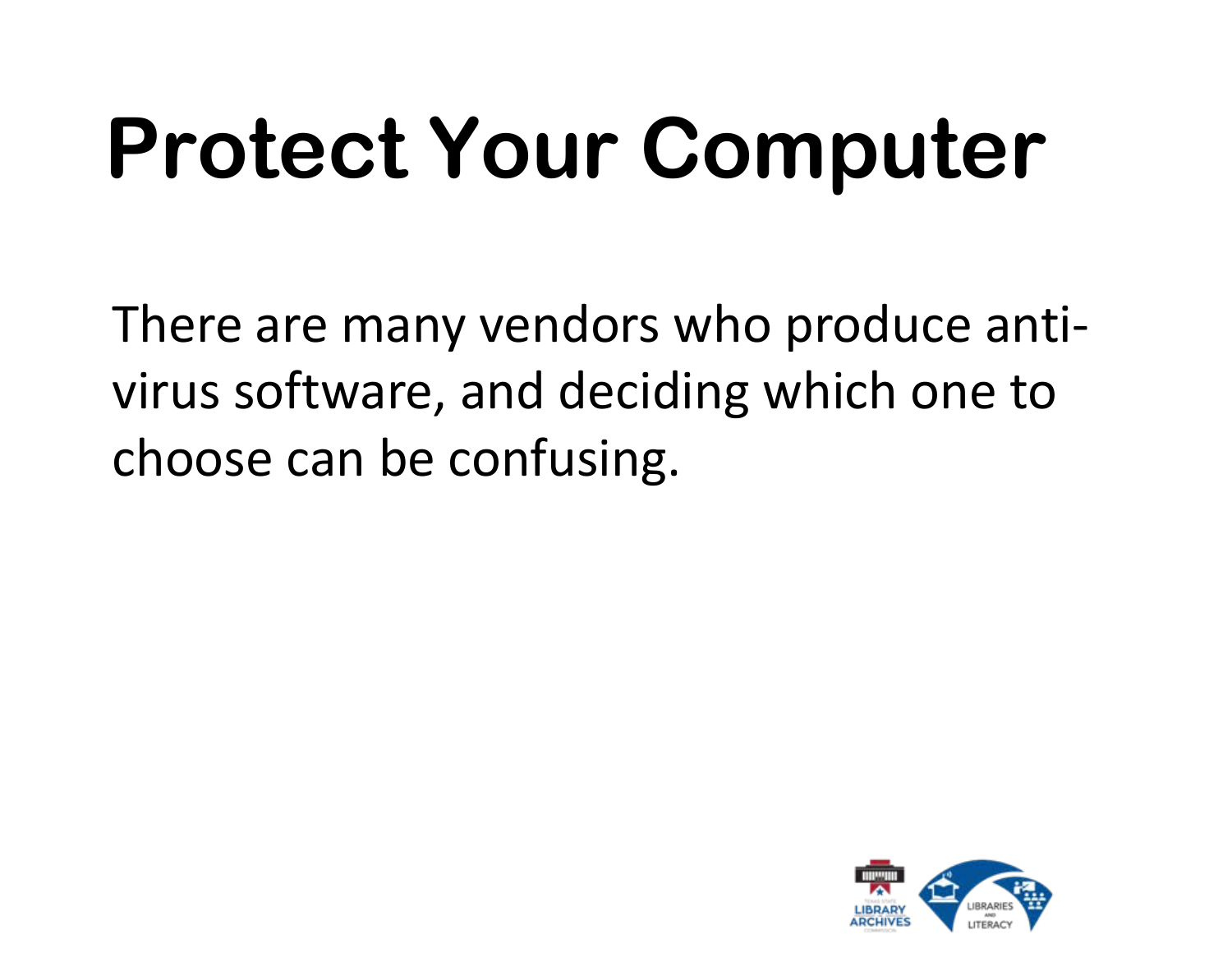All anti-virus software performs the same function, so your decision may be driven by recommendations, particular features, availability, or price.

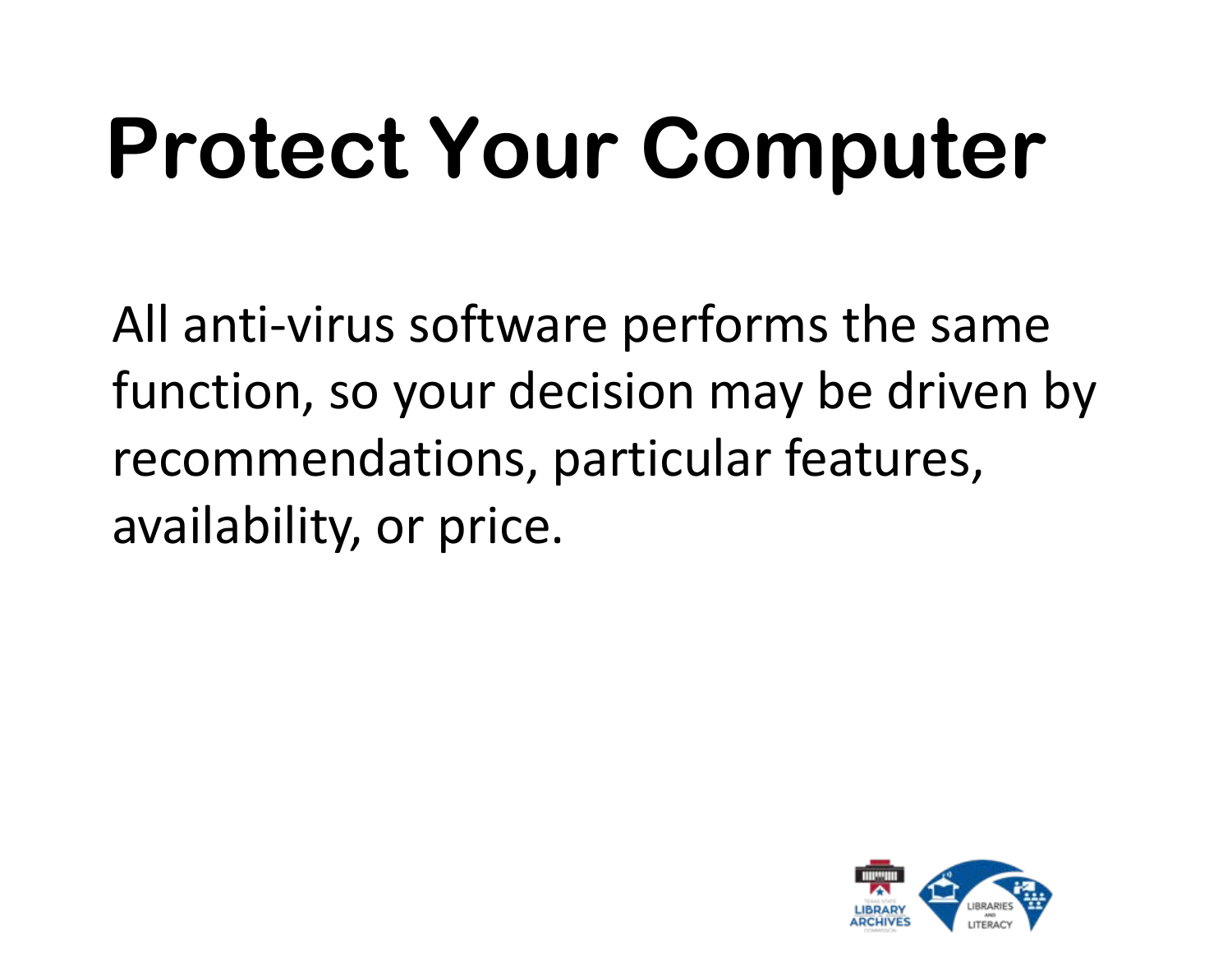Installing any anti-virus software, regardless of which package you choose, increases your level of protection.

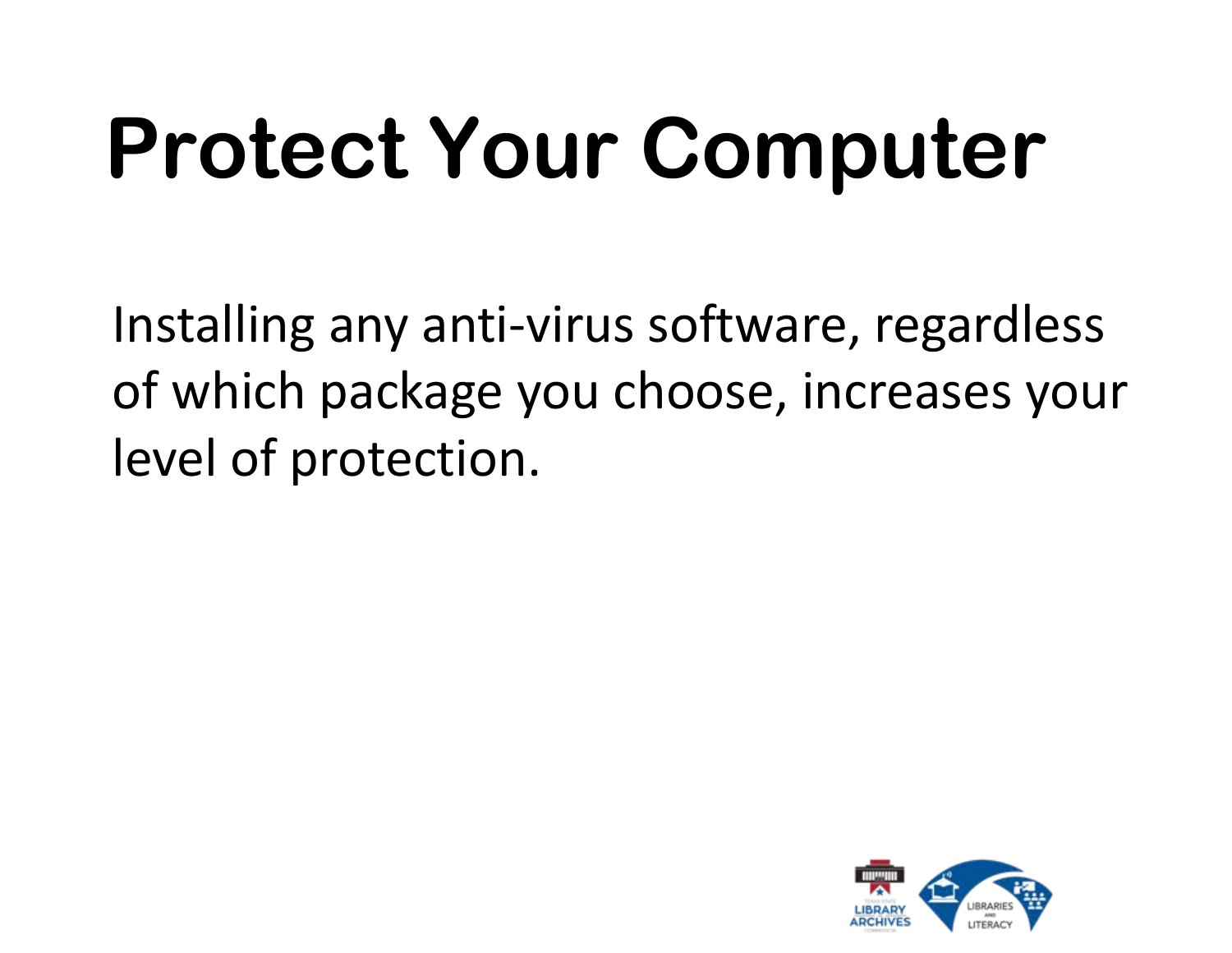Anti-virus software scans files or your computer's memory for certain patterns that may indicate an infection.

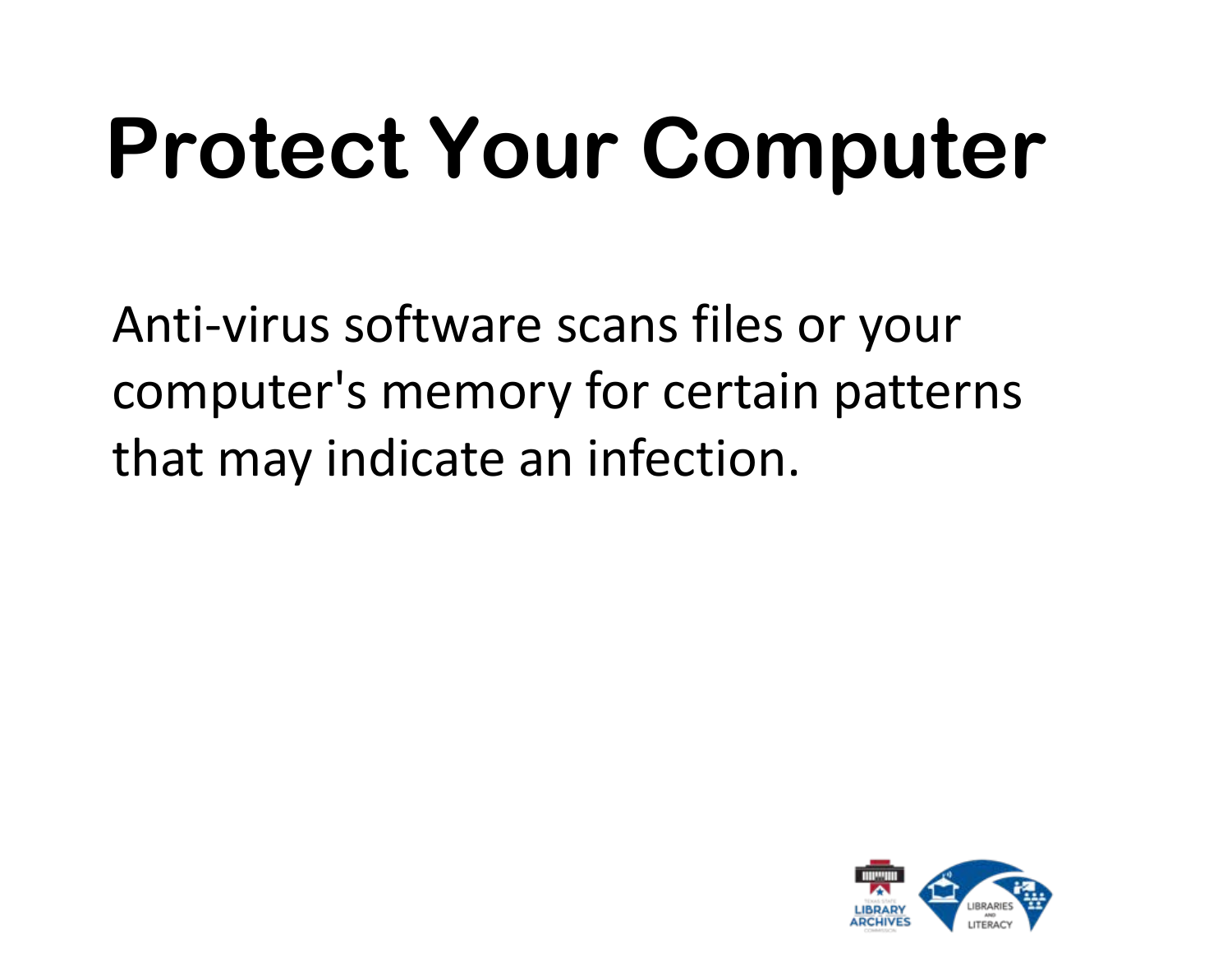The patterns it looks for are based on the signatures, or definitions, of *known* viruses.

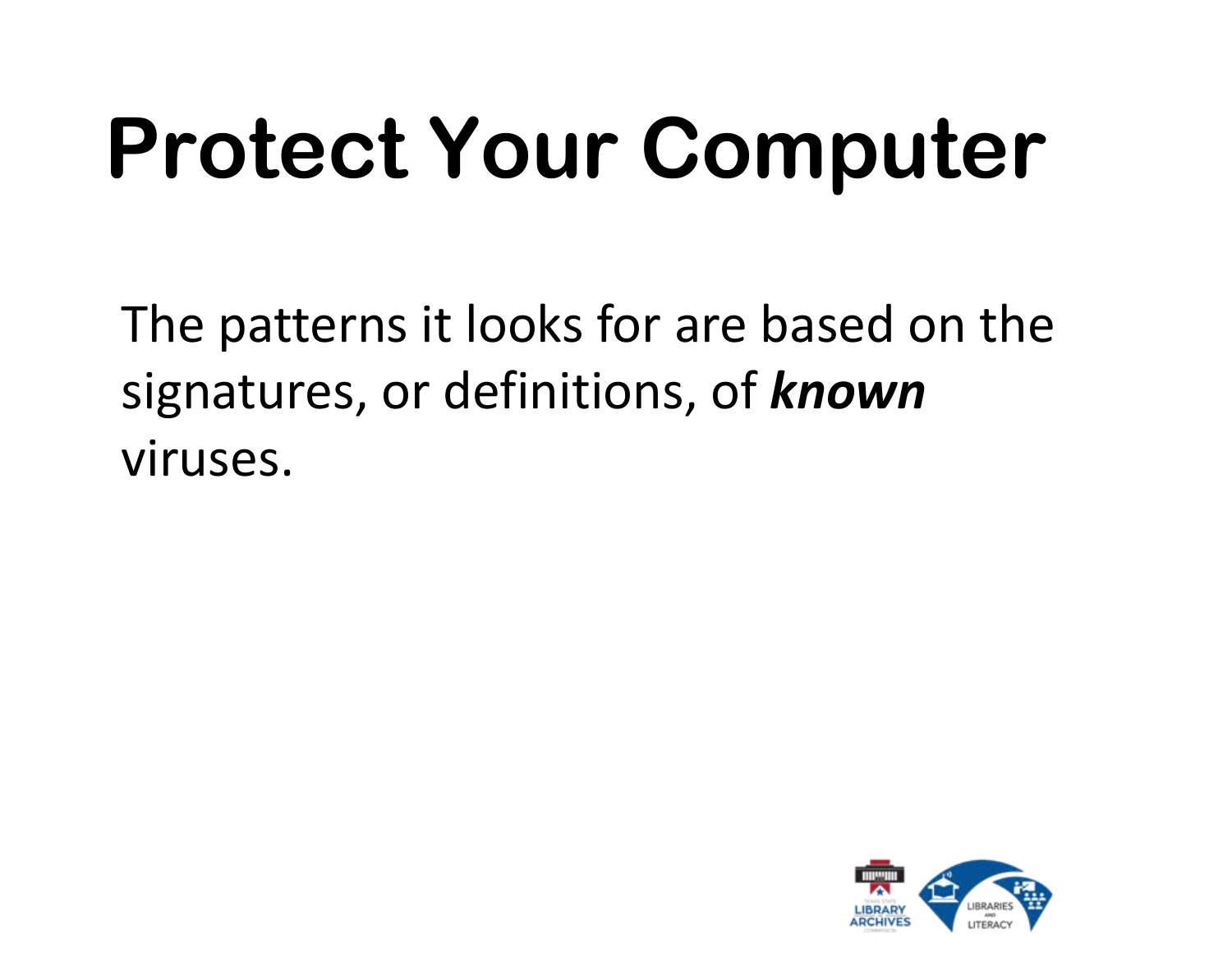Virus authors are continually releasing new and updated viruses, so it is important that you have the latest definitions installed on your computer.

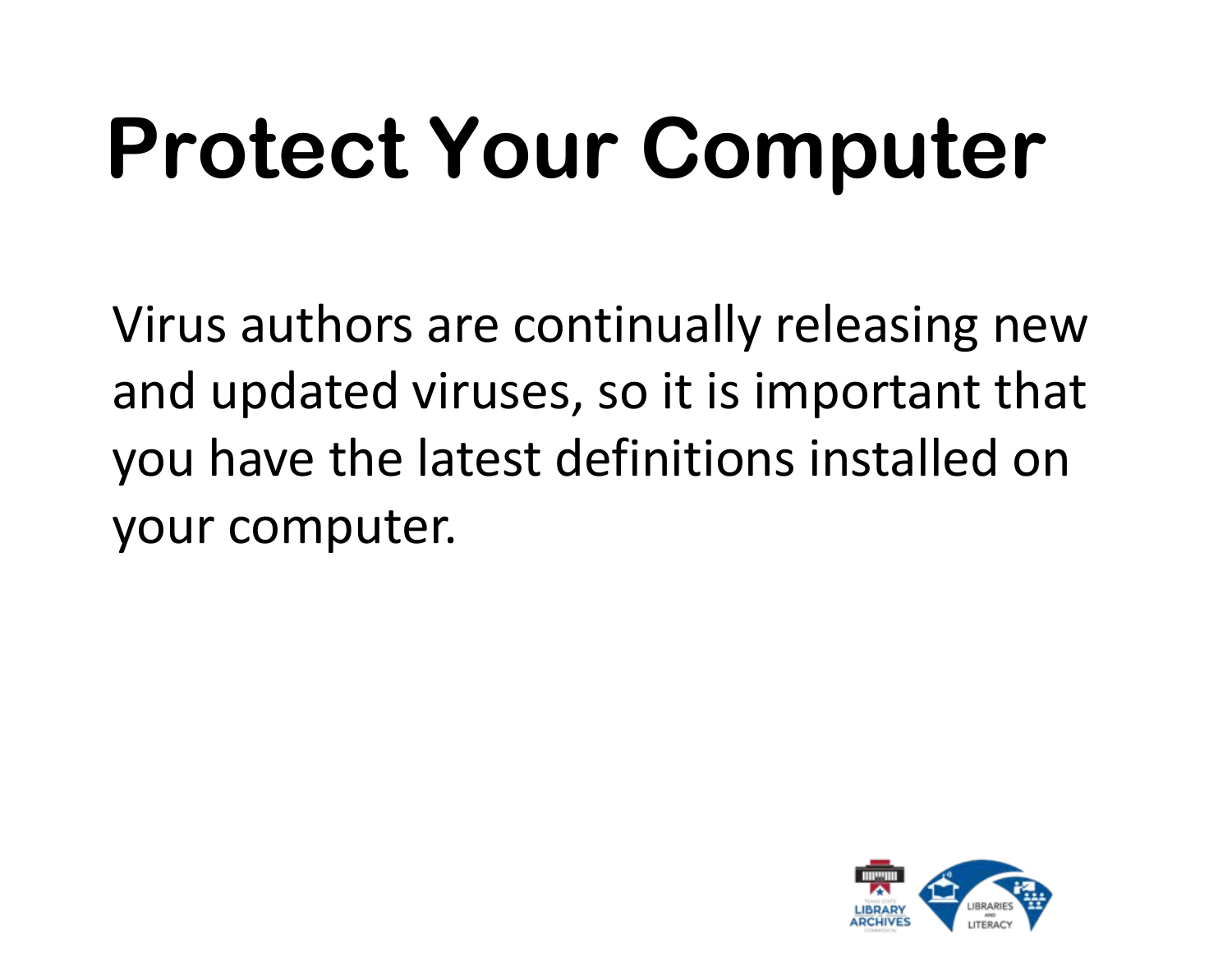**Automatic Scans** - Depending what software you choose, you may be able to configure it to automatically scan specific files or directories and prompt you at set intervals to perform complete scans.

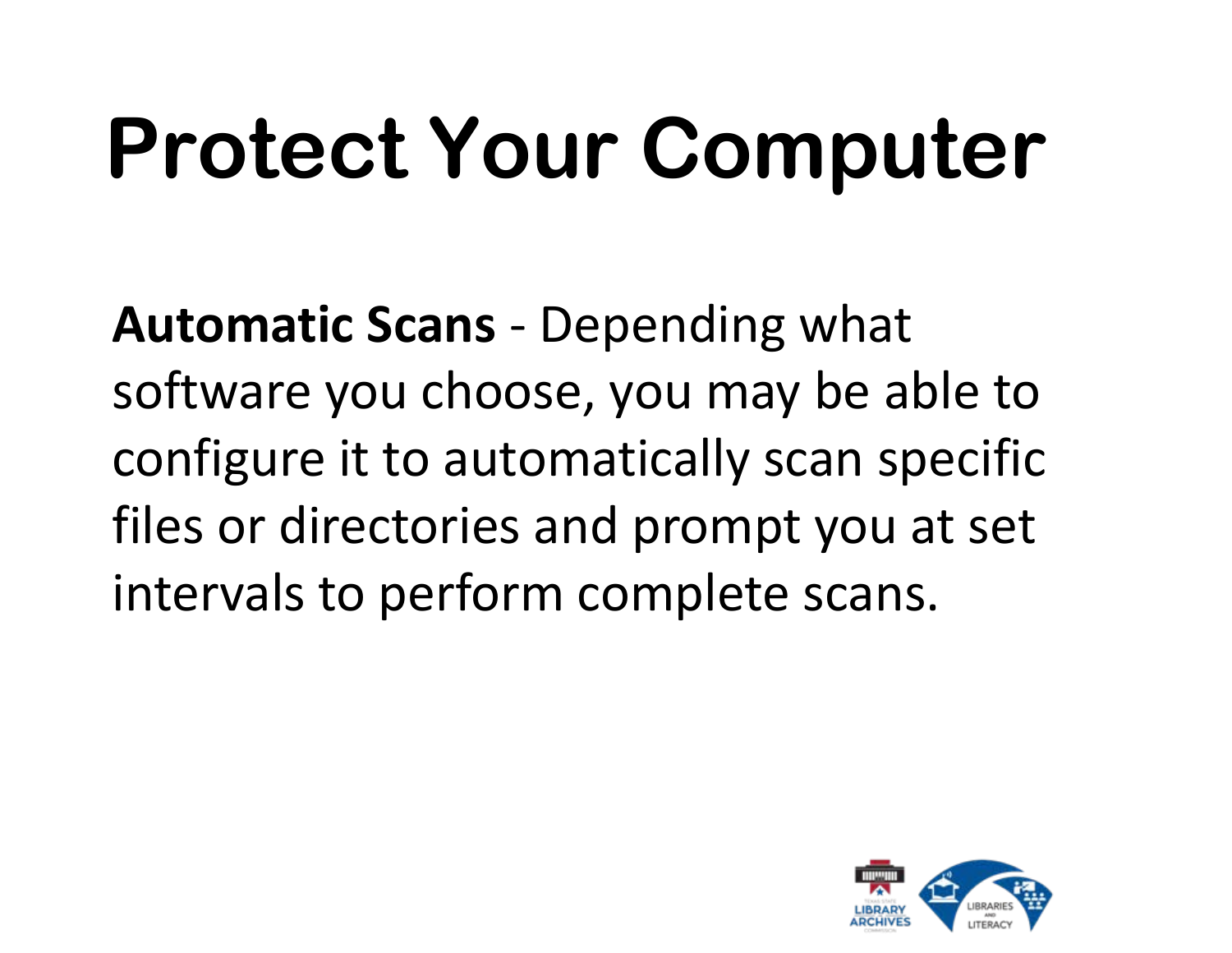**Manual Scans** - It is also a good idea to manually scan files you receive from an outside source before opening them. This would involve saving and scanning email attachments or web downloads rather than selecting the option to open them directly from the source.

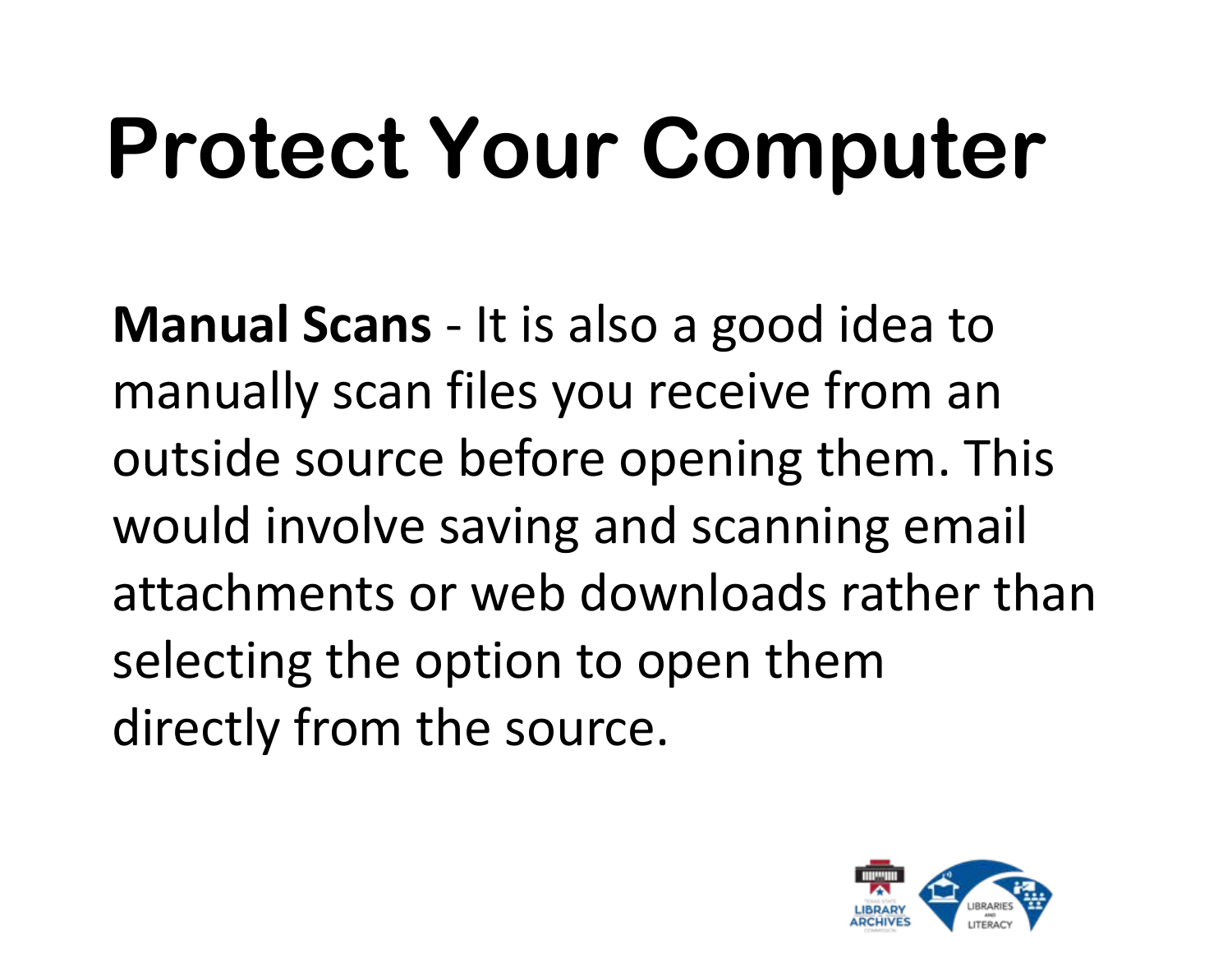**Downloading**- Only download from TRUSTED sites. Use the criteria we used to evaluate web sites in the information literacy section of this training session to help you determine whether or not you can TRUST a particular website.

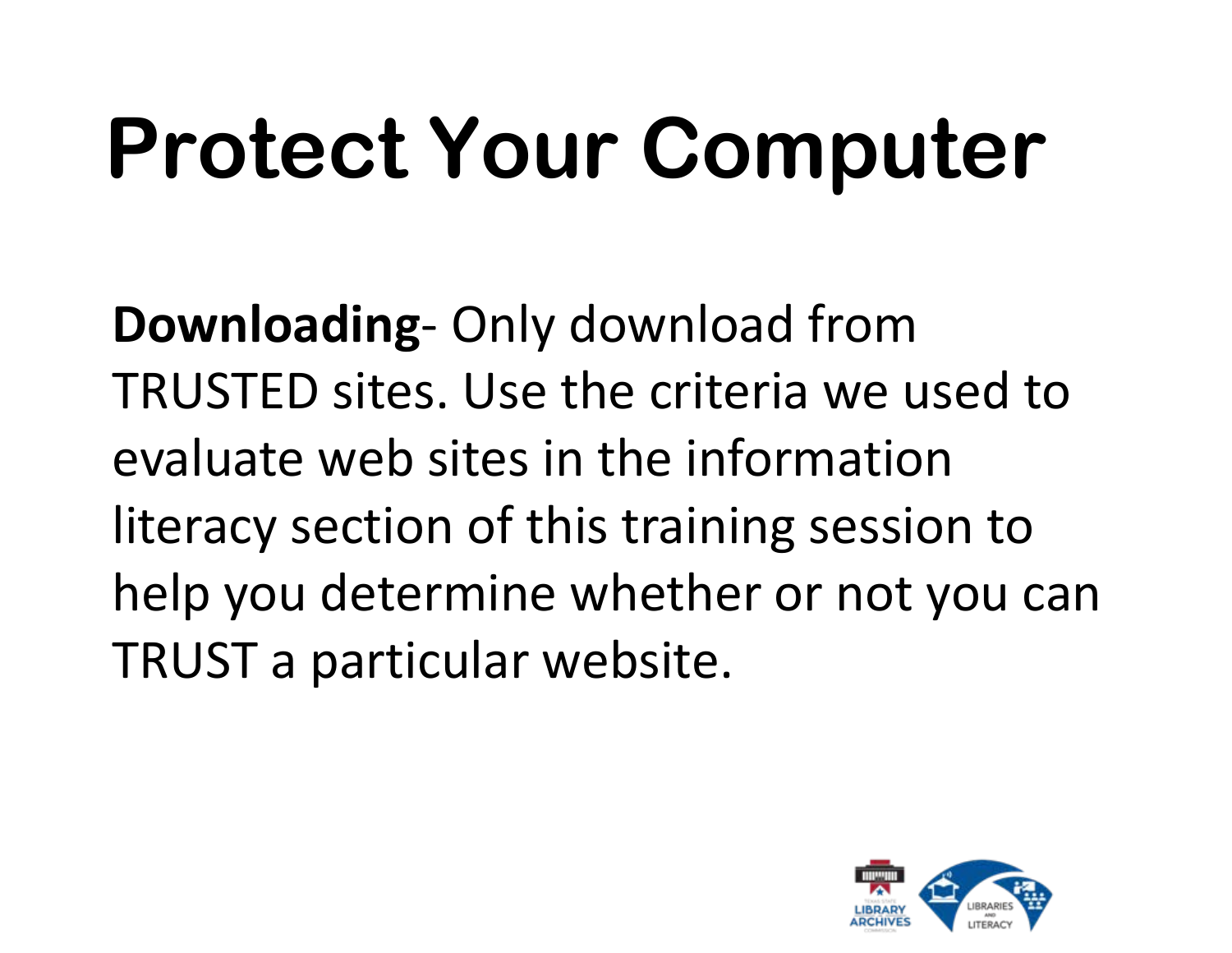**Downloading**- Never open a file directly from its source. Save the file to your computer. Right mouse click on the file and choose to SCAN the file for viruses before opening it.

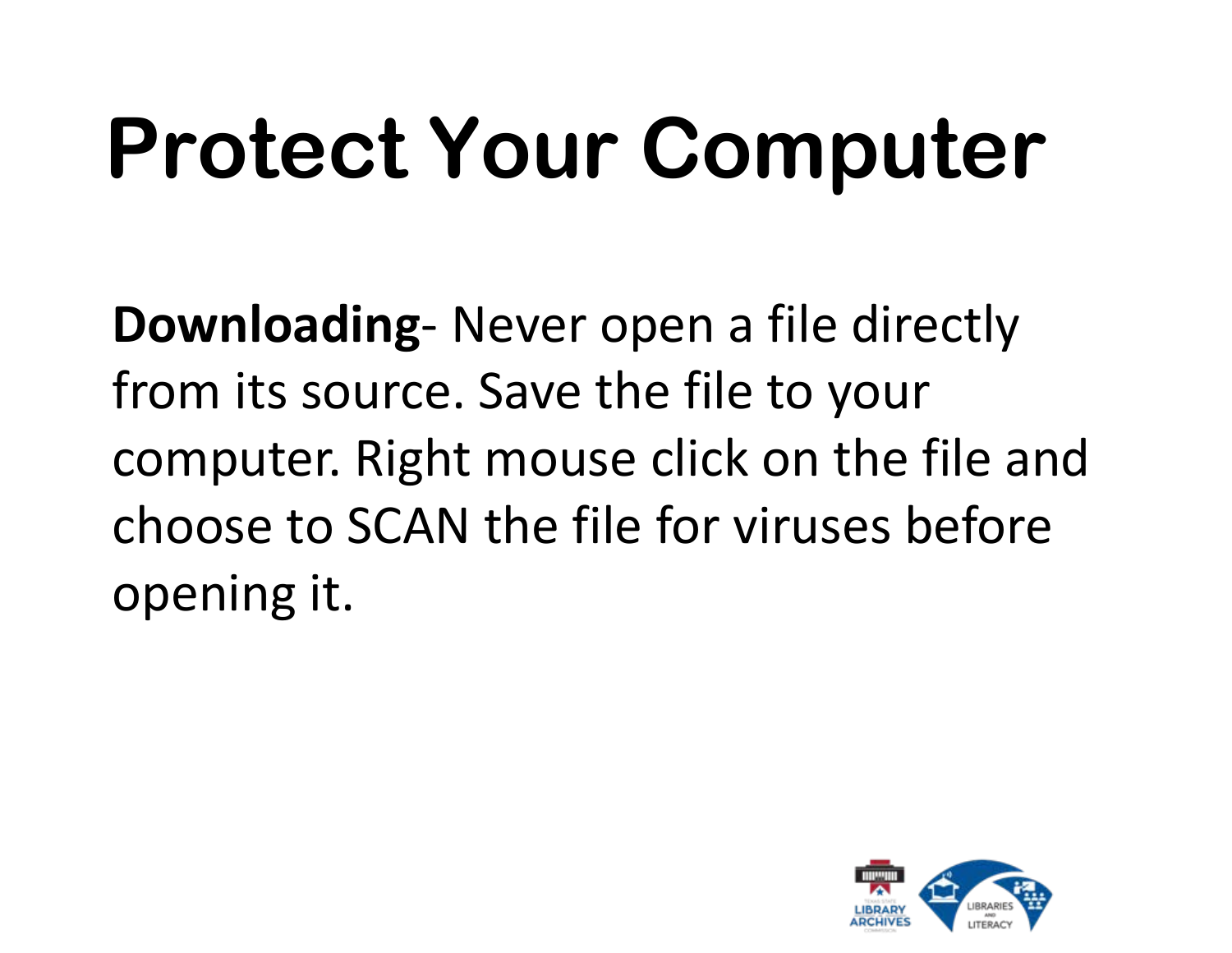# **Pause to Search for ourselves**

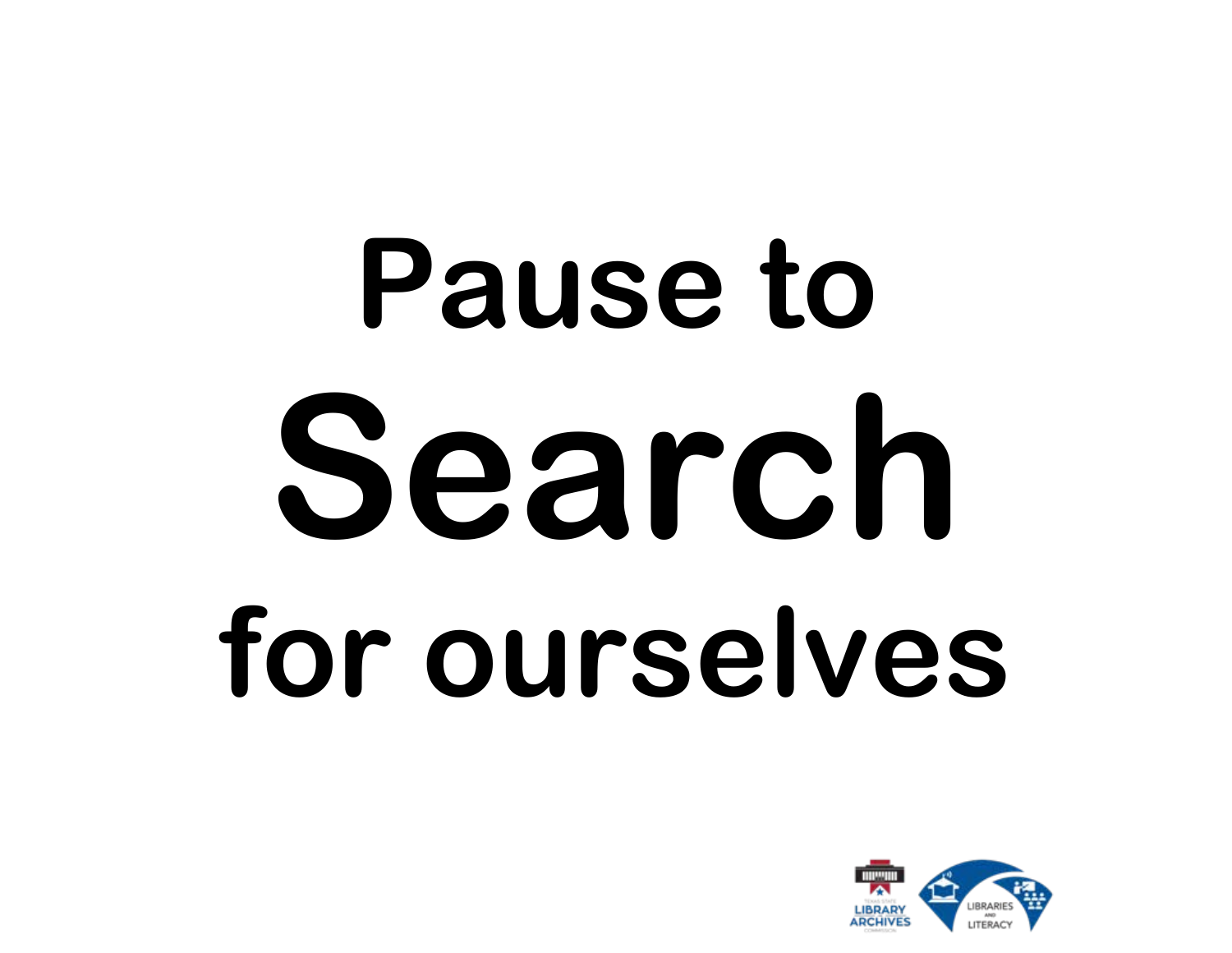#### **Protect Yourself**

How many of you are comfortable with the results of the search you did on yourselves?

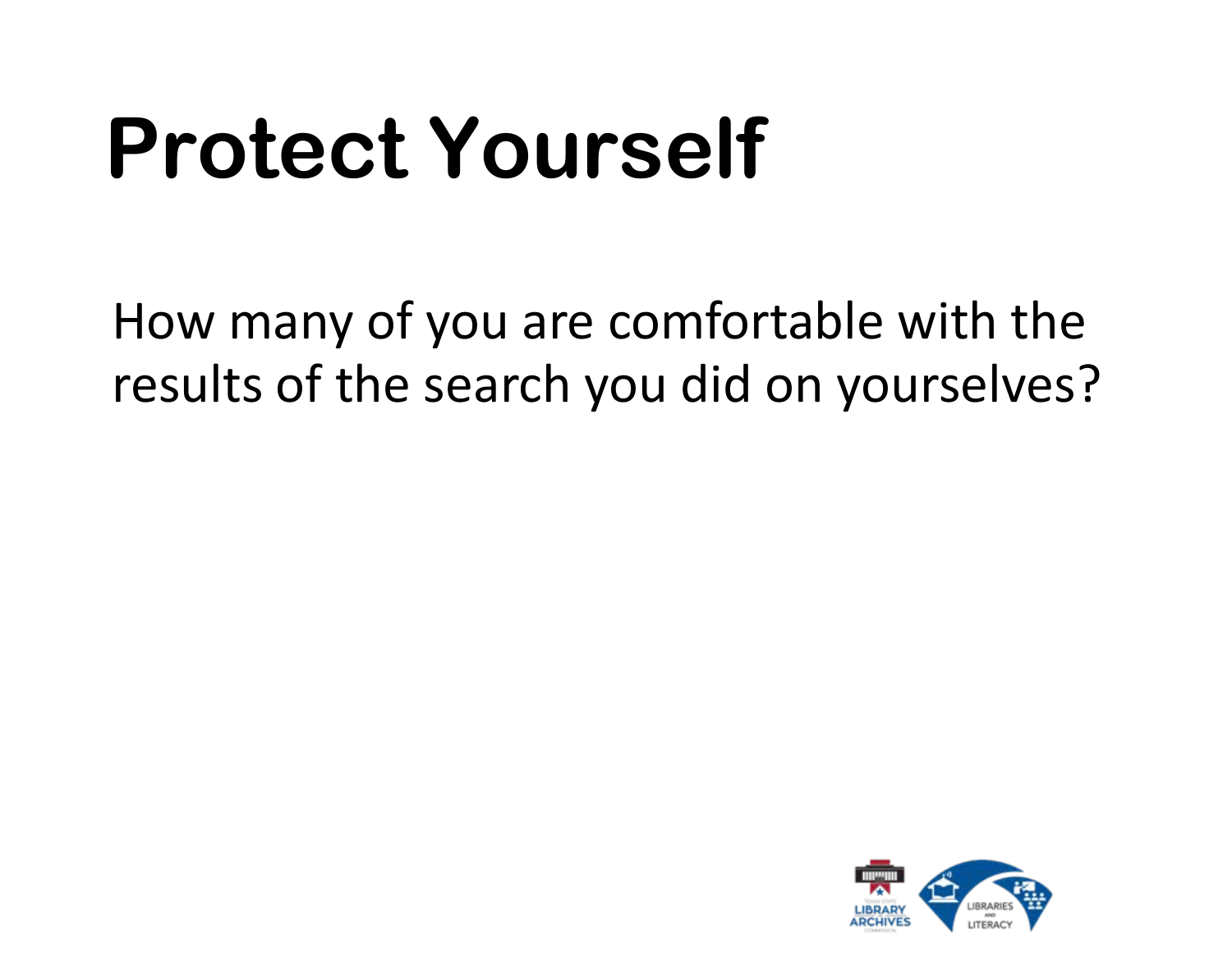### **Protect Yourself**

How many of you are comfortable with the results of the search you did on the famous person?

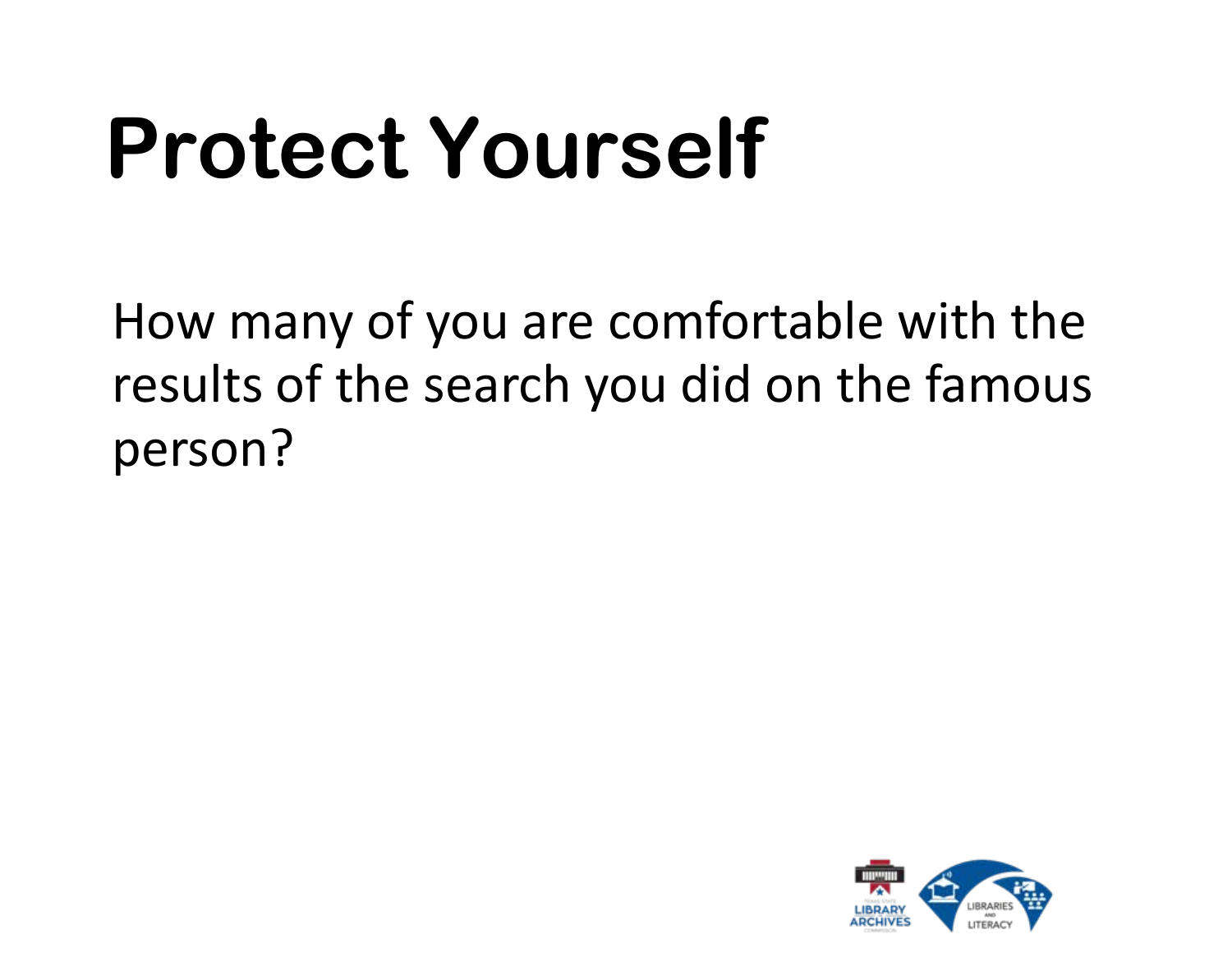### **Why Worry?**

Your digital footprint can tell much more about you than you were able to find using a search engine.

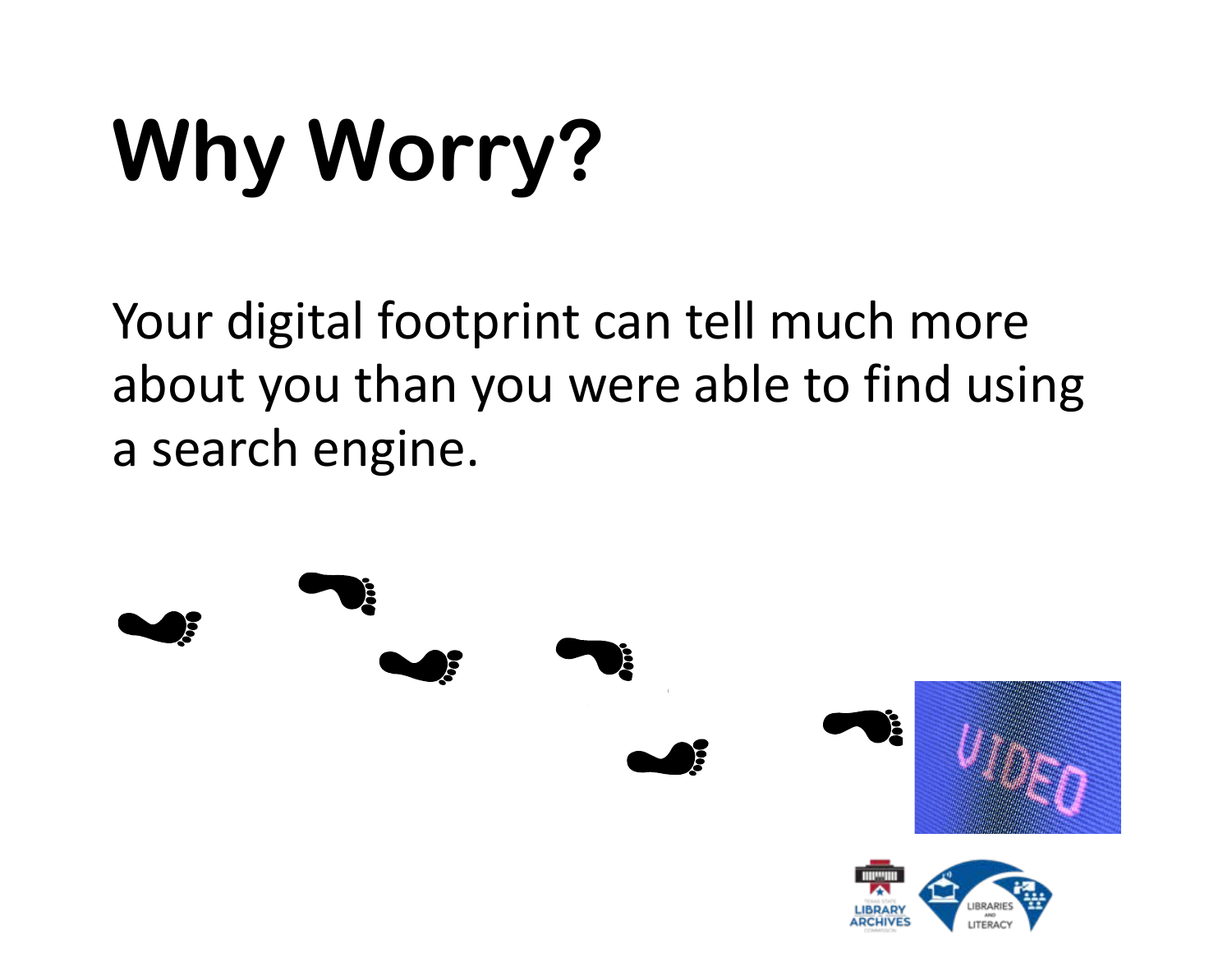Do not share anything online that you would not want:

- your mother / grandmother
- your pastor
- your children or
- grandchildren to see!

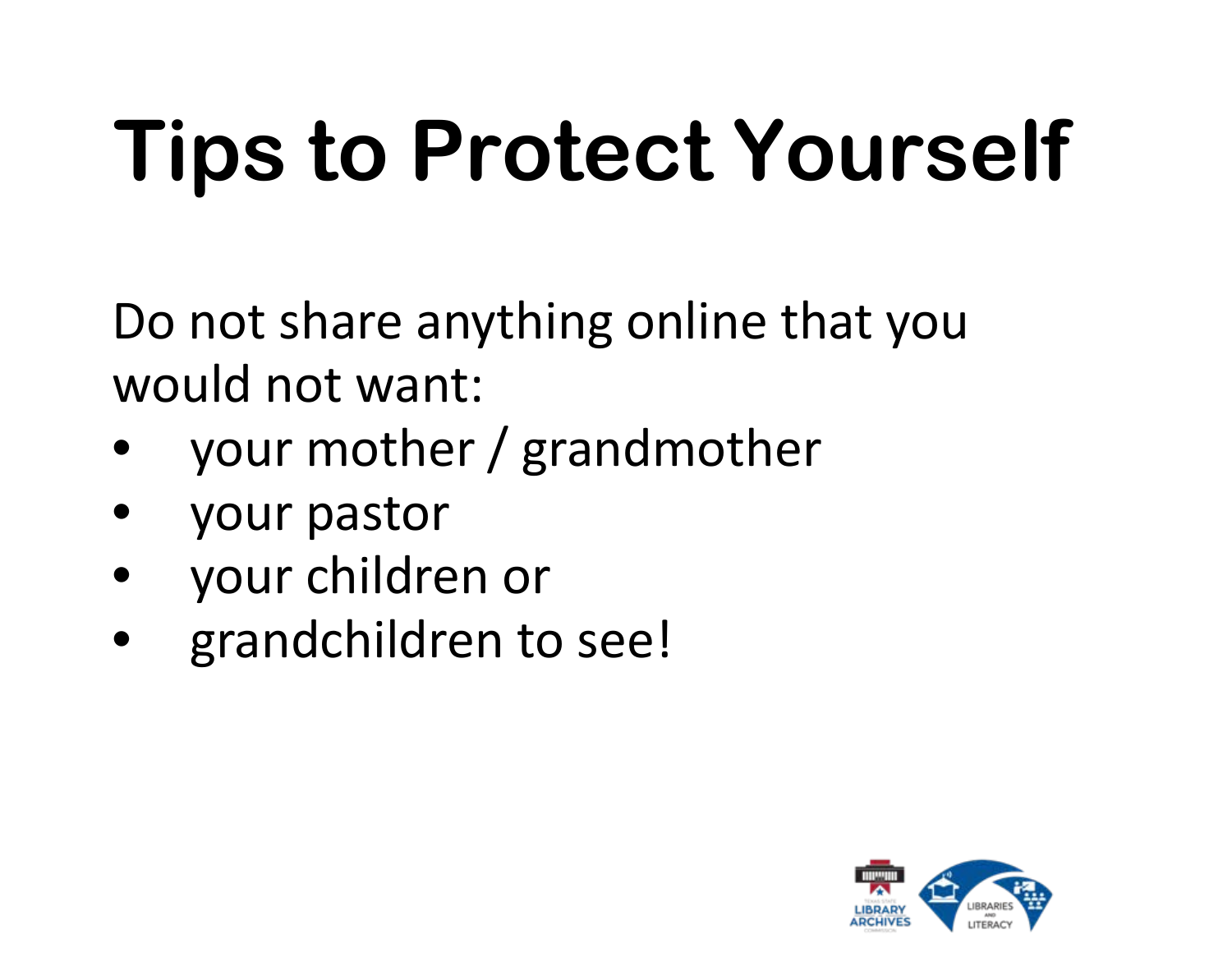Use STRONG passwords:

- You need to be able to remember your password.
- Other's, even those close to you, should not be able to guess your password.

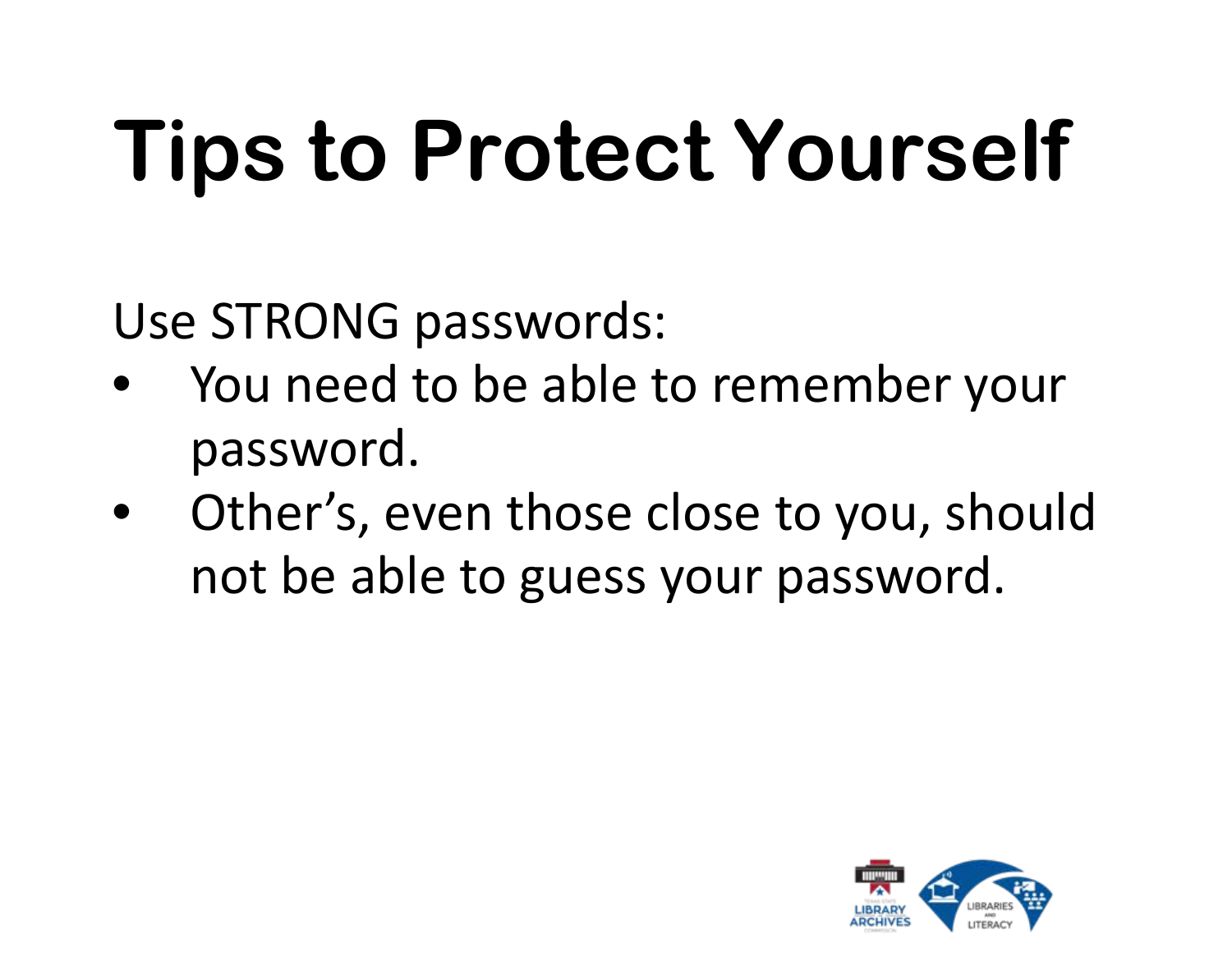- Avoid words which can be found in a dictionary.
- Avoid names and birthdays of loved ones or other easy to guess personal information.

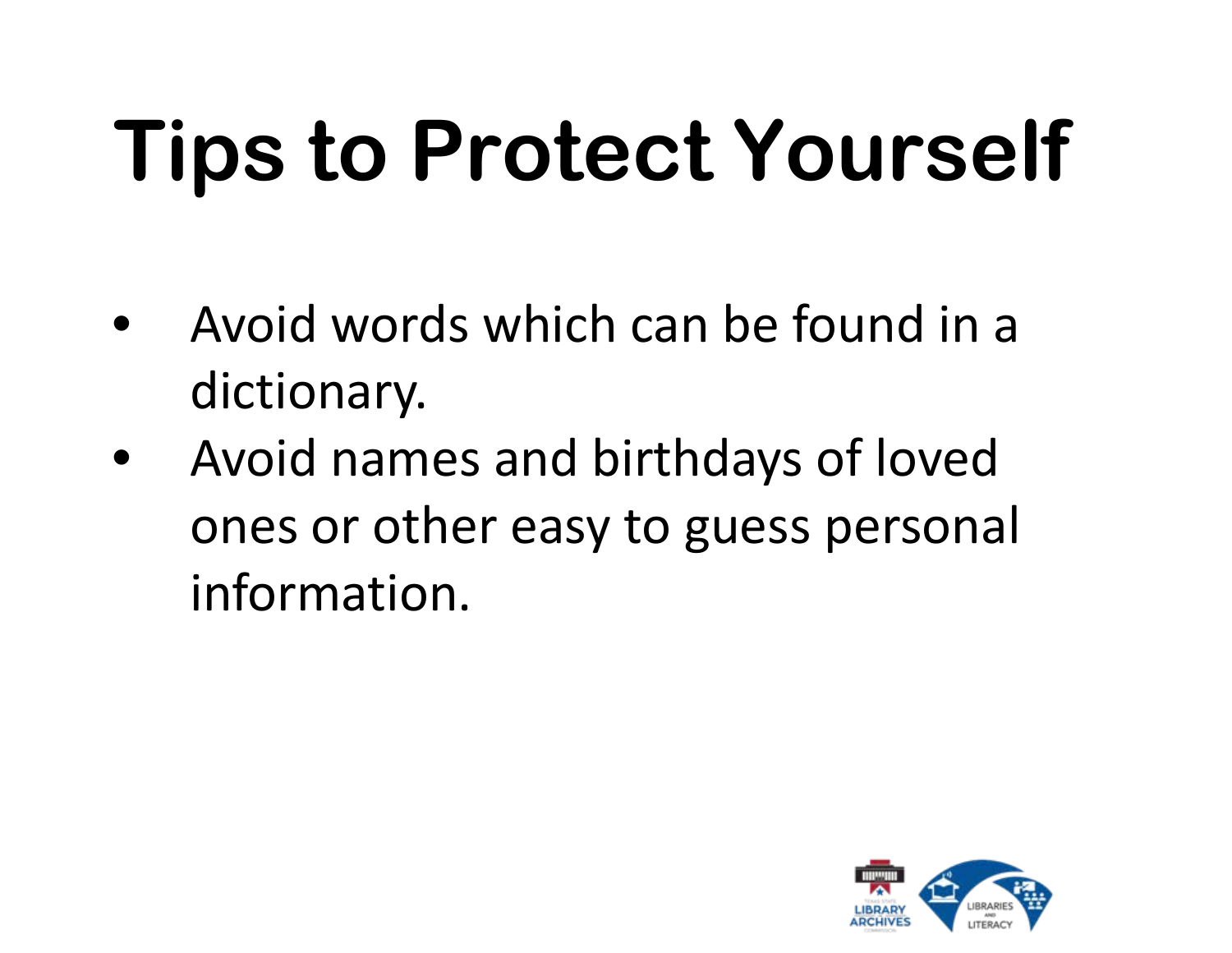8 or more characters

- Use a combination of:
- Letters (abc)
- Numbers (123)
- Special Characters (#\$%\_)

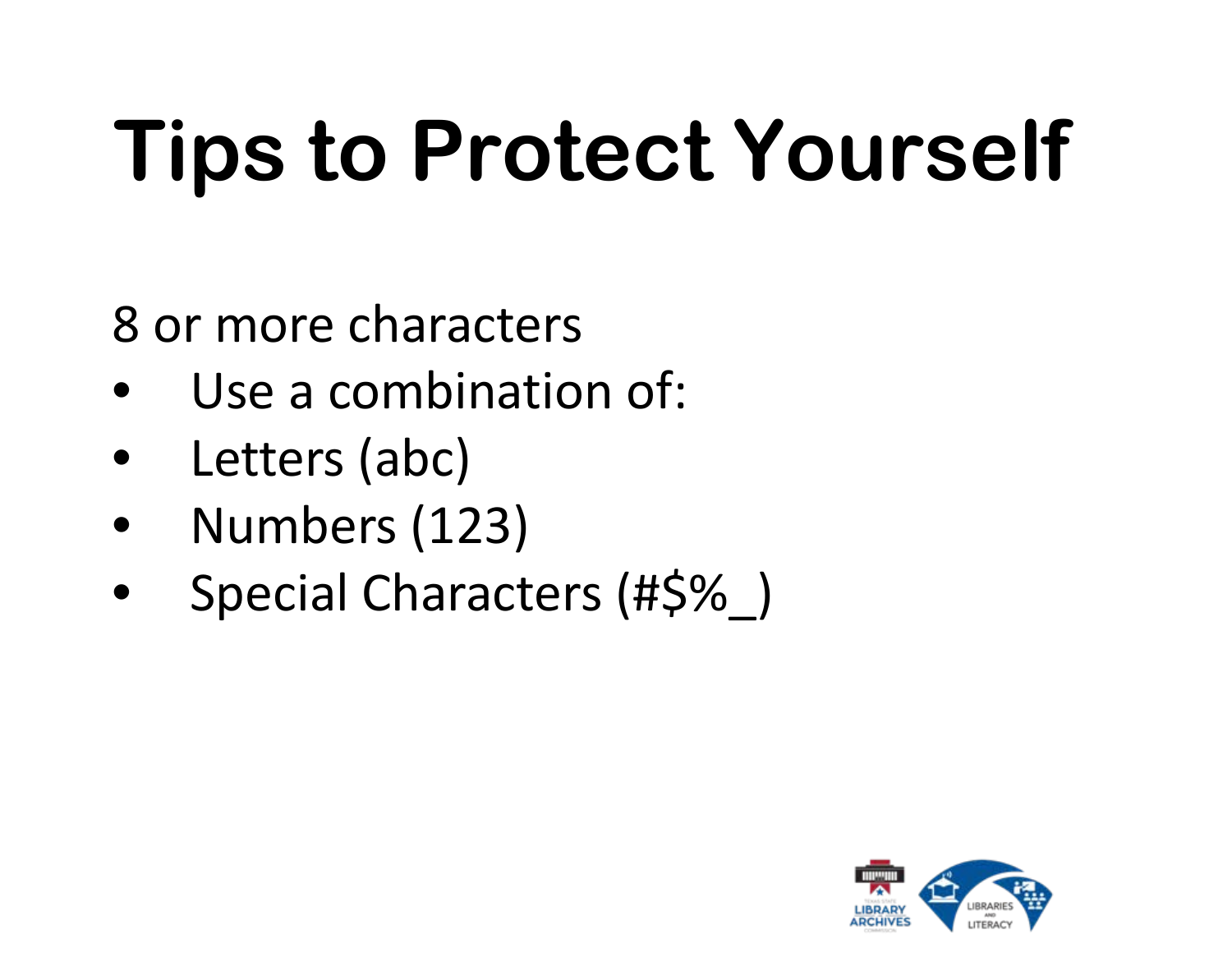Create a phrase and use parts of it along with numbers and/or special characters.

- **P**asswords **A**re **H**ard **F**or **M**e **T**o **R**emember **78** could be **pahfmtr78**
- **O**nce **U**pon **A T**ime could be **ouat\_5356**

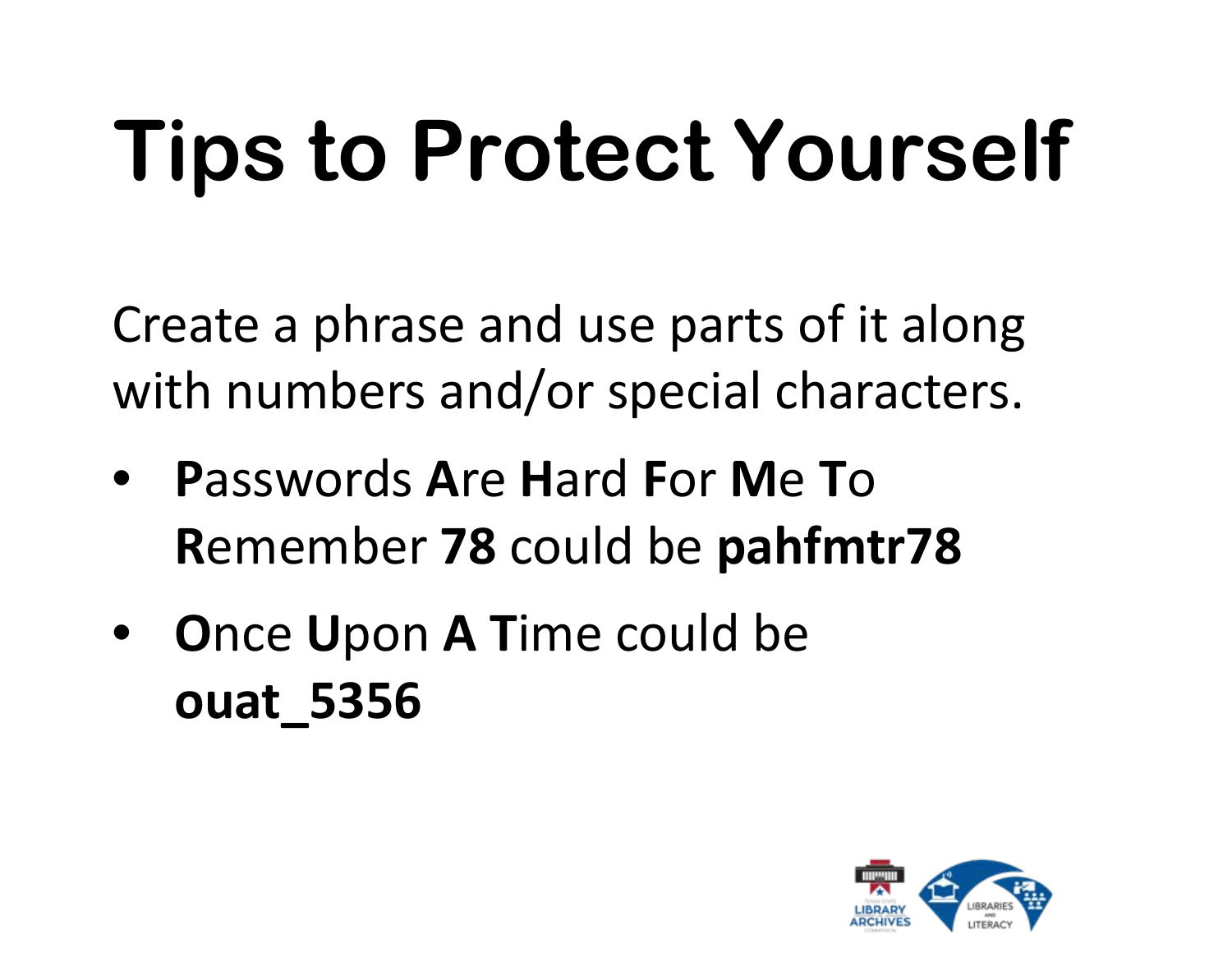NEVER tell anyone your password.

- Do not write it down.
- If you must write it down, keep it in a secure place.

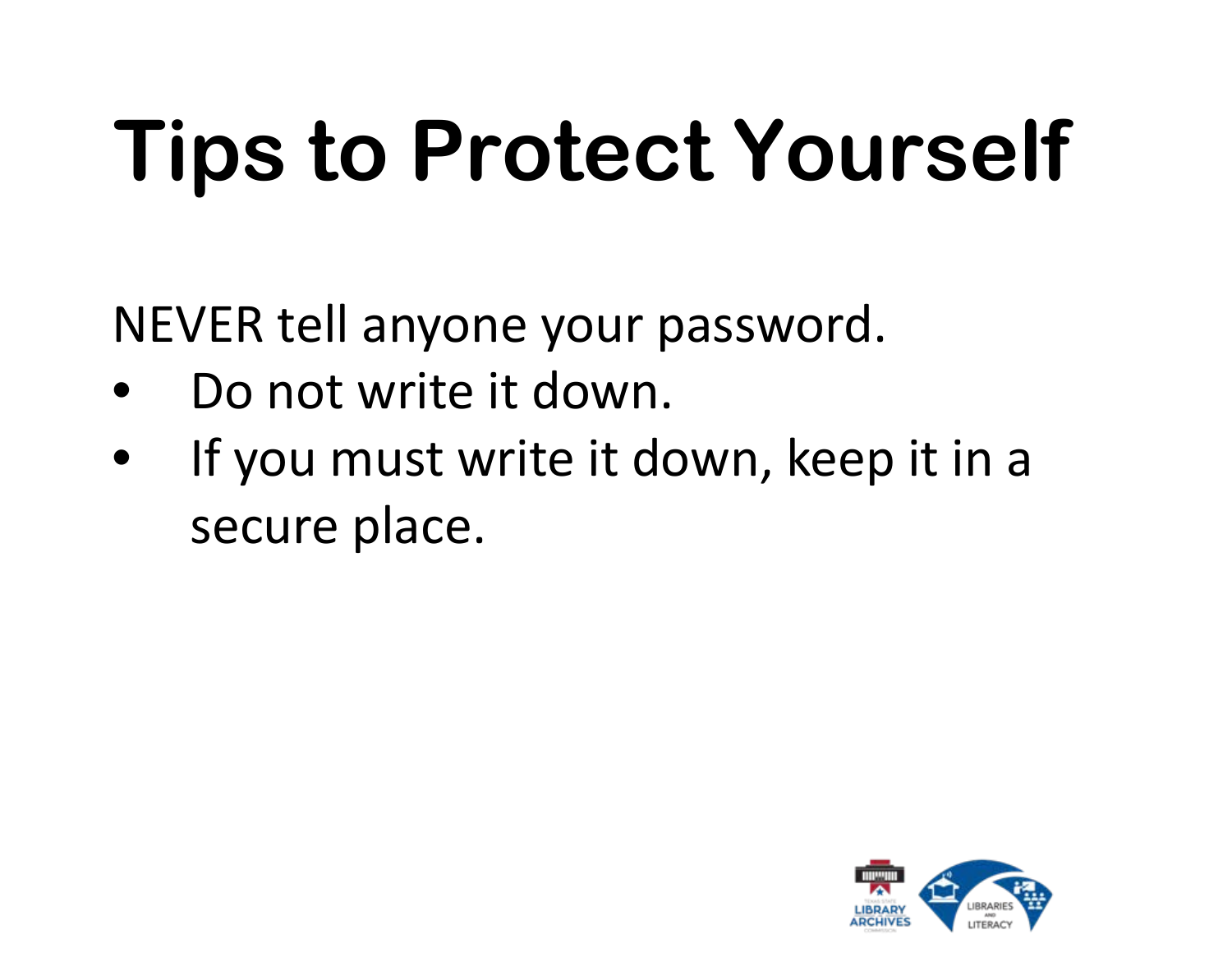Use Multiple passwords.

- Use one password for social media sites and email.
- Use another for online shopping sites.
- Use another for online banking.

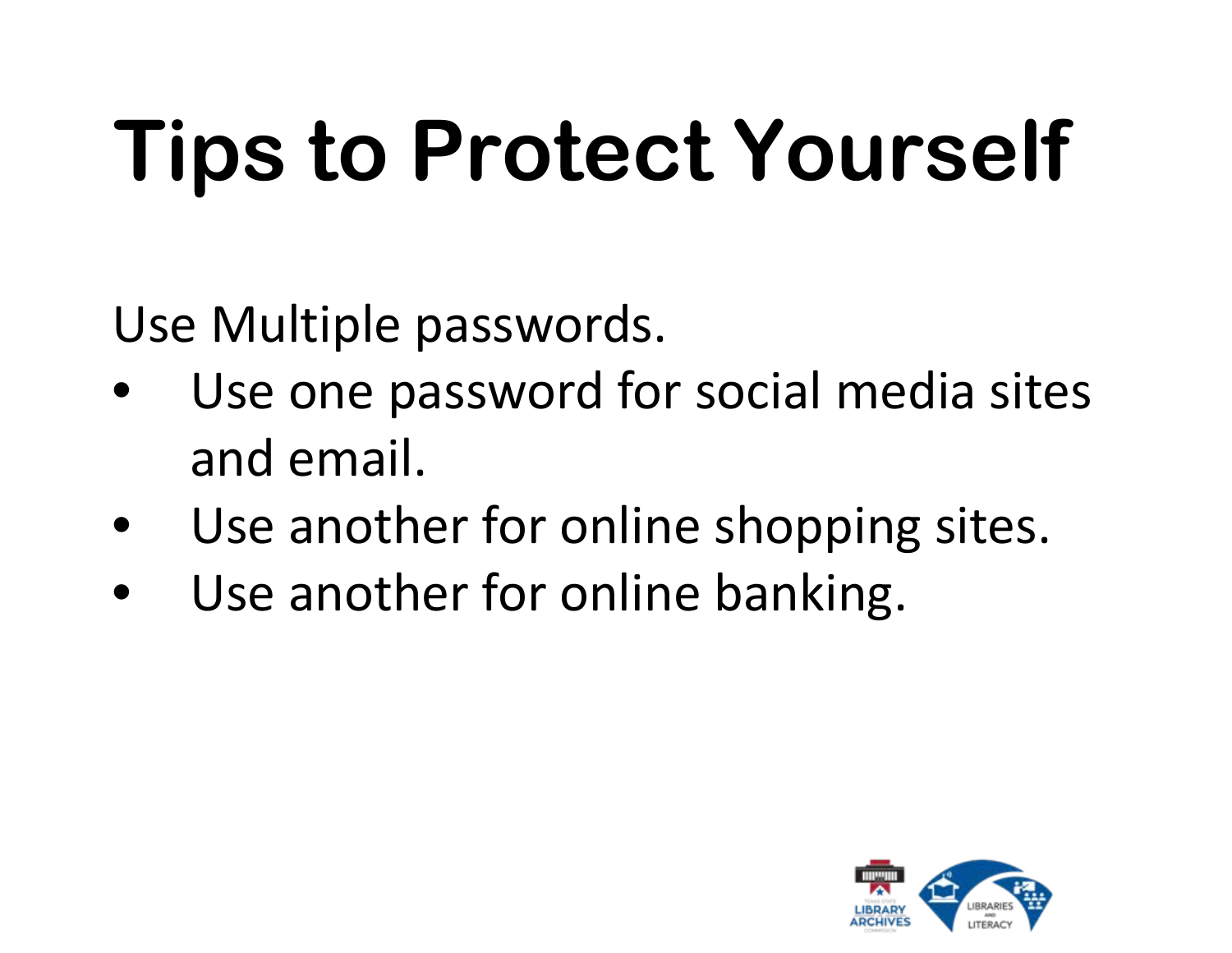Change your passwords once in a while.

• Most of the recommendations on the internet say to change your password every three months.